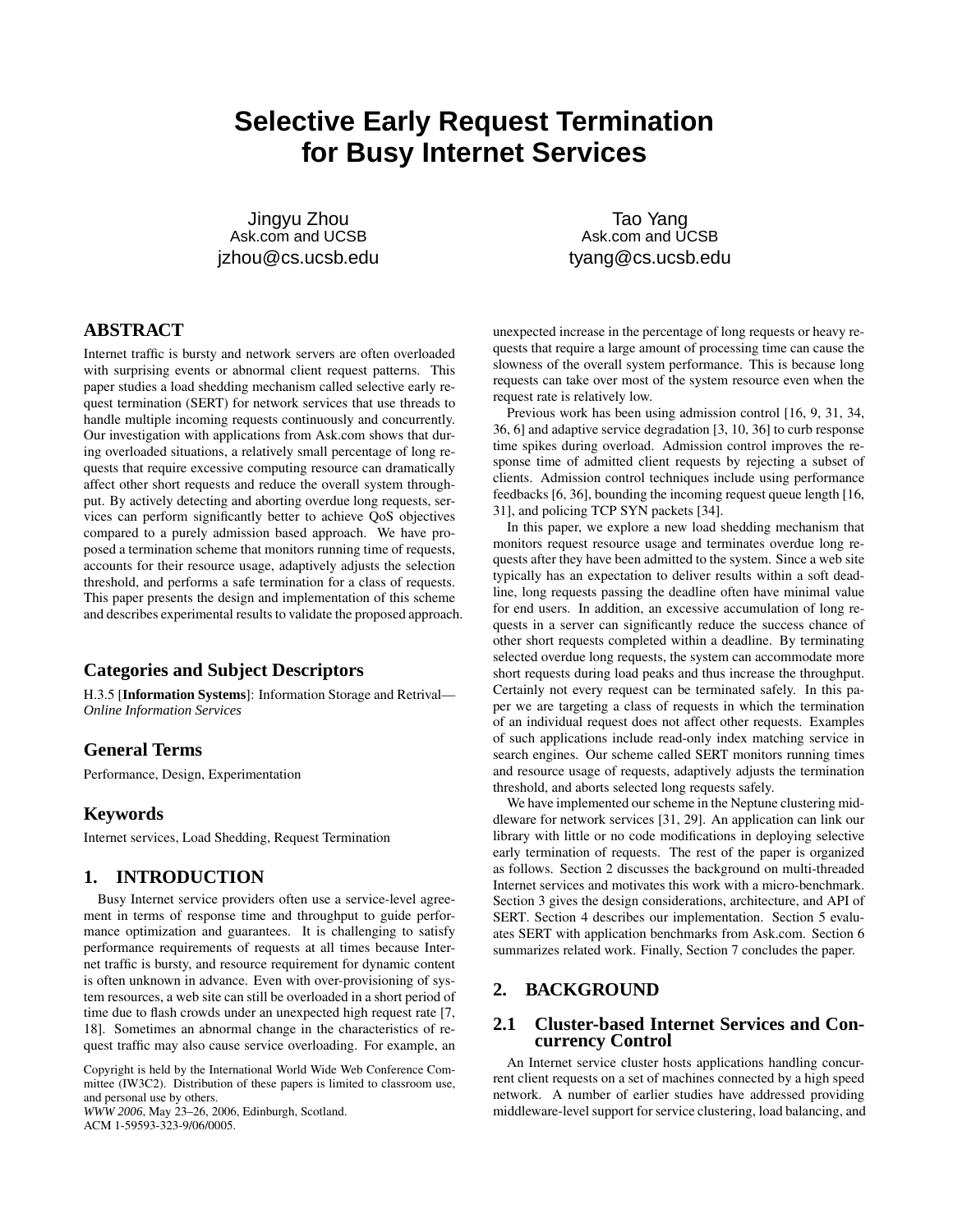

Figure 1: A three-tier keyword-based document search service.

availability management [11, 31, 35, 24]. In these systems, a service component can invoke RPC-like service calls or obtain communication channels to other components in the cluster. A complex Internet service cluster often has multiple tiers and service components depend on each other through service calls.

For example, Figure 1 shows the architecture of a three-tier search engine. This service contains five components: query handling front-ends, result cache servers, tier-1 index servers, tier-2 index servers, and document servers. When a request arrives, one of the query front-ends parses this request and then contacts the query caches to see if the query result is already cached. If not, index servers are accessed to search for matching documents. Note that index servers are divided into two tiers. Search is normally conducted in the first tier while the second tier database is searched only if a first tier index server does not contain sufficient matching answers. Finally, the front-end contacts the document servers to fetch a summary for relevant documents. There can be multiple partitions for cache servers, index servers, and document servers. A front-end server needs to aggregate results from multiple partitions to complete the search.

As discussed above, each machine in a service cluster handles requests concurrently sent from another machine in the cluster or from clients through Internet. In this paper, we focus on the execution of each request using a thread. Multi-threaded programming is widely used for concurrency control in Internet services such as Apache [1] and IIS [23] Web servers, BEA WebLogic application server [5], and Neptune clustering middleware [31, 29]. Each machine maintains a set of active worker threads and each accepted request is dispatched to a worker thread for processing. Each worker thread performs a continuous loop to receive a new request, process it with an application logic, and then send results back. The thread pool size typically has a limit in order to control resource contentions in a heavy loaded situation. Additionally, admission control may be used to regulate incoming requests during a busy period.

For an interactive Internet service, the design of service software often imposes an implicit or explicit soft deadline on its response time because a user normally expects a fast turnaround time. The performance of a service system is often measured by the number of requests that can be processed per second while each request is expected to meet a soft deadline.

### **2.2 Impact of Long Requests and Motivation for Early Request Termination**

In a complicated web service, most requests are expected to complete by a soft deadline. However, a few requests may not be able to



Figure 2: The impact of distribution increase in long requests on system throughput and mean response time for a CPU spinning micro-benchmark.

meet the soft deadline. For example in Ask.com search site, some uncached requests may take over one second but such a query will be answered quickly next time from a result cache. These long requests are often kept running because the number of such requests is small, and derived results can be cached for future use. In certain cases, current users may also still benefit despite the slow response.

However, when the percentage of such long requests exceeds a certain threshold, the system behavior can become extremely abnormal because long requests take an excessive amount of resource and affect short requests. The following experiment demonstrates the above phenomena. In this CPU spinning micro-benchmark, the average request arrival rate is at 50 per second, and there are two types of requests: one has the CPU cost of about 5 milliseconds while the other type costs 500 milliseconds. Initially the percentage of long requests (500 millisecond request) is around 0.1%. We gradually increase the percentage from 0.1% to 10%.

We run a server that handles these two types of requests with admission control. Each server maintains a waiting queue, and new requests will not be admitted if the queue is full (exceeding a threshold of 15 in this case). Figure 2 depicts the system throughput and response time for this server as the percentage of long requests increases. When the percentage is less than one, the system can handle incoming requests well with a throughput about 50 requests per second. With some increase in long request distribution, the system throughput falls rapidly. For example, the throughput drops to 29 from 50 when there are 5% of long requests and the response time increases from about 15 milliseconds to 309 milliseconds.

This experiment shows that although the majority of requests are short, a small portion of long requests can still dominate the overall system performance. Admission control without request differentiation on their resource usage is ineffective for load shedding in such cases.

It would be ideal that the admission controller can detect overdue long requests and reject them when load is heavy. However, it is hard to predict if a request takes a long time or not. For a web request that access static HTTP documents, previous job scheduling work [8, 15, 28] uses the file size as an estimator, but the execution time for accessing dynamic content is unpredictable in general. A viable way is to monitor the running time of each request and then terminate those detected overdue queries.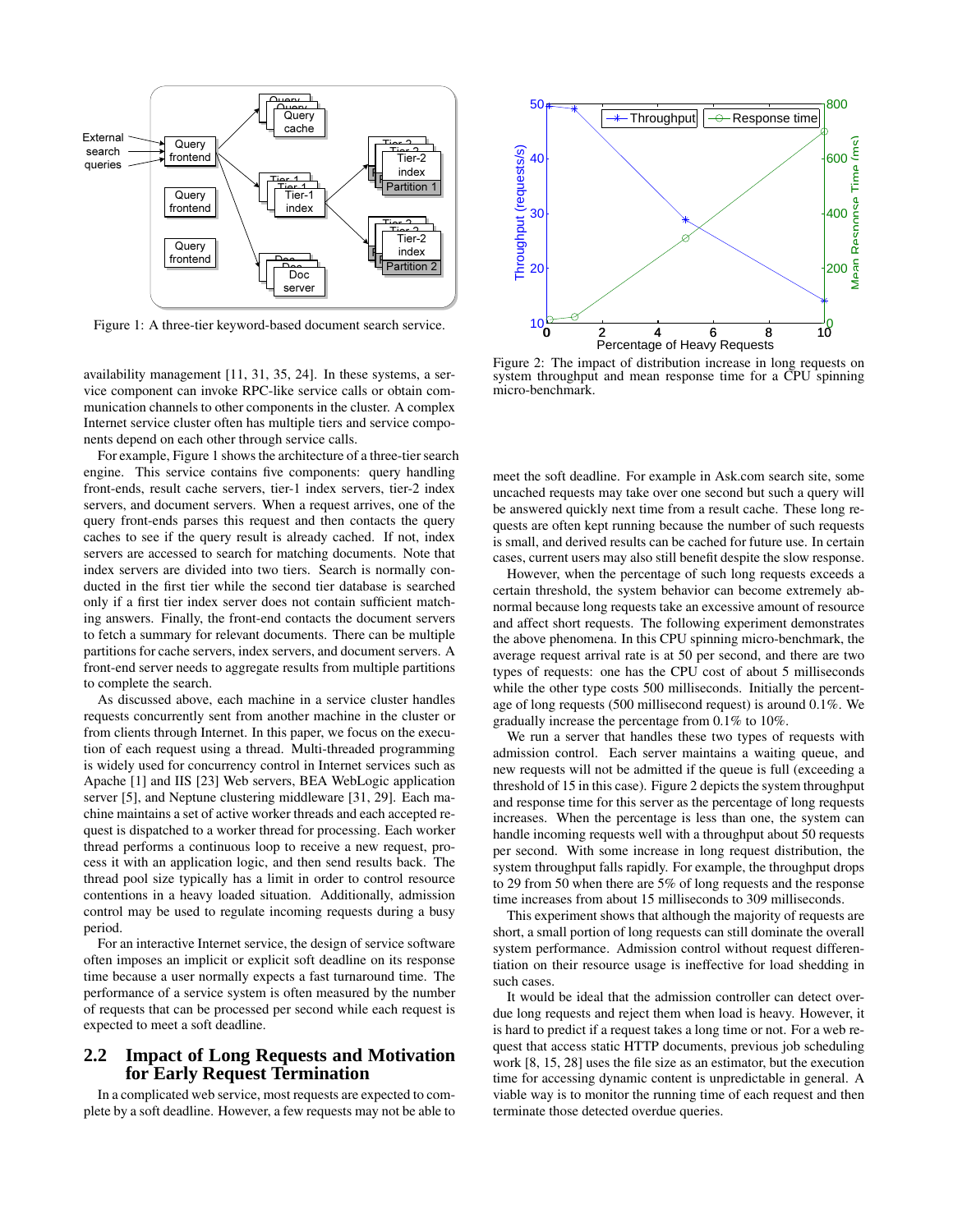## 3. DESIGN OF SELECTIVE EARLY REQUEST shared states among different requests, thus terminating one request **TERMINATION (SERT)**

Our strategy is to let a request run for a while so that long requests can be distinguished from short requests. Once a long request exceeds its deadline, the request can be dropped if it meets the selection criteria. There are several challenges to be addressed in this approach:

- **Execution timing and termination.** We need to monitor the elapsed execution time for each request and send a termination instruction. For the thread-based concurrent model using a thread to execute a sequence of requests, the SERT mechanism should be able to set a timer for each request. After passing a given deadline, the mechanism can perform termination of a request by rolling back program's control flow so that a new request can be processed.
- **Adaptive selection of timeout threshold.** Termination threshold selection should be based on system load situation. When the load is light, we should let each request be executed as long as an application permits. Otherwise if feasible, the timeout threshold should be adjusted adaptively following the load index.
- **Resource accounting for safe termination.** To ensure the correctness of applications, the mechanism needs to properly account for various resources (e.g., memories, locks, and sockets) used in serving a request so that these resources can be deallocated when terminating a request. Otherwise, termination without complete resource release could cause errors such as resource leaks and deadlocks.
- **Simplicity in programming**. The mechanism should require minimal or no changes to applications and should ensure the correctness of the application execution.



Figure 3: Architecture.

Not every request or every application can use SERT. We target classes of requests or applications where termination of one request does not affect the application semantics of another request. For example, when a request is stateless, performing read-only information retrieval, such a request can be terminated without affecting other requests. The stateless property ensures that there are no

will not affect the correctness of another request. The read-only property simplifies early termination because disk states remain intact.

The architecture for early termination contains the following components as illustrated in Figure 3.

- **Request Timer and Terminator.** A dedicated thread is responsible for monitoring the elapsed time of each request and sending a termination signal to the request execution thread once such a request passes its deadline.
- **Threshold controller.** This component monitors load condition and selects the timeout threshold periodically and adaptively.
- **Termination handler.** This component receives a termination signal and checks if it is safe to proceed to termination. It also releases the resource allocated for a request to be terminated.
- **Resource accounting.** This module records all resources acquired by each request. This information will be used by the termination handler to release all allocated resources before aborting a request safely.

The rest of this section describes our design in details.

### **3.1 Execution Flow of Requests with SERT**



Figure 4: Request execution flow with SERT.

The early termination requires the execution of a request to be timed. It is possible to use kernel timers to notify a request processing thread of passing deadline events with upcalls or scheduler activations [4]. However, this approach would require many kernel modifications as well as application changes. To achieve minimum changes to applications and better portability, we choose a userlevel design using signals.

Figure 4 illustrates the flow of request execution incorporated with SERT. Each thread that handles an incoming request goes through the following steps. First, a rollback point is set so that when a request is terminated, the execution can return back this safe point. After a new request is received, the request processing thread notifies the *Timer* thread to start timing this request processing operation.

This dedicated Timer thread receives a startup message from the request processing threads to monitor the elapsed time spent for each request. The threshold controller dynamically selects the termination time for each request based on the system load. If a request exceeds the selected processing time limit, the Timer thread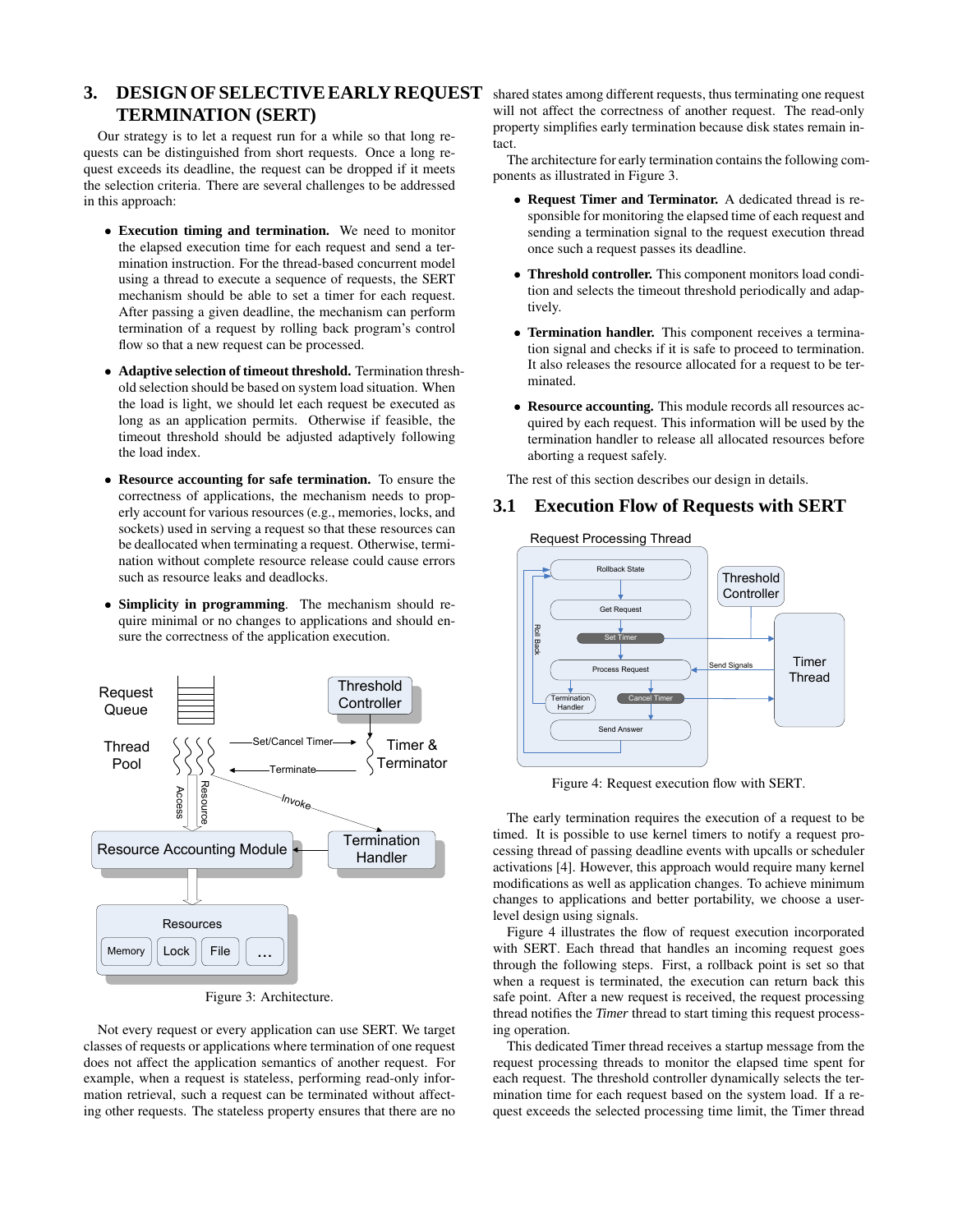will send a termination message to the corresponding request processing thread.

The Timer thread can also receive a cancellation instruction to stop timing certain requests. That is designed to avoid unsafe termination of some classes of requests. For example, when a request writes to a connection socket and then a termination is performed for the request, the calling tier that reads the socket only receives partial results and could generate faults. The solution is to monitor write events on connection sockets and to cancel the termination after the write event.

We also provide temporary termination masking capability. Namely a termination is temporarily delayed until a certain function call completes. For example, there are classes of system calls in which a signal can interrupt and cause the system call to fail. Thus we mask the termination signal during the system call. Some GLIBC functions internally use locks for serial execution, for instance  $print f()$ function. If a signal is delivered after locks are acquired and the program jumps back to the rollback point, deadlocks will occur for future calls. We wrap these special functions and mask the termination signal during their executions.

There is a potential race condition caused by a late delivered signal, i.e., a signal to abort a request is delivered after the request processing has finished. To avoid such races, we associate a per thread sequence number with each request. This sequence number is carried with the signal so that it can be checked by the signal handler. If the sequence number matches the current request, rollbacks are allowed. Otherwise, the signal is delivered late and rollbacks are denied.

### **3.2 Threshold Controller**

Applications can specify a termination threshold or a range of timeout values for each class of requests. When a range is specified, the threshold controller can assign a timeout value adaptively within the given range that maximizes the system throughput. The upper bound value of this range indicates that the request result is not acceptable for the application if such a limit is reached. The lower bound value of this range indicates a minimal interval that should be allowed for a request to complete.

The basic idea behind our adaptive controlling strategy is that when the system load is excessively high, the controller should use a smaller threshold to minimize the adverse effect of long requests. Otherwise the controller sets a larger timeout threshold value so that long requests can complete without being terminated. For example, in web search applications, completion of such a long request may not be valuable for a current client, but can be useful for future requests with the same query since results can be cached.

To judge if the load of the system exceeds its capacity, we use the throughput loss as an indicator, which is defined as

 $p =$ The number of requests dropped/terminated during last interval The total number of requests arrived during last interval. .

The controller monitors such a number with a fixed interval.

When the throughput loss exceeds a high watermark (HW), we consider the system is extremely overloaded, and the lower bound value for termination threshold should be used to terminate more requests and to create room to accommodate as many new requests as possible. When the throughout loss  $p$  is below a low watermark (LW), we consider the system load is still acceptable, and an upper bound may still be used. When the loss is between LW and HW, we compute the selection threshold as a nonlinear function of  $p$  with a scaling factor  $\alpha$  as described below.

Let the range of timeout threshold be  $[LB,UB]$ , where  $LB$  and  $UB$  represent the lower and upper bounds respectively. Our formula for computing and readjusting a timeout value at each monitoring time interval is expressed as follows.

 $Threshold = LB + F(p) \times (UB - LB),$ 

where

$$
F(p) = \begin{cases} 1 & p < = LW \\ (\frac{HW-p}{HW-LW})^{\alpha} & LW < p < HW \\ 0 & p > = HW \end{cases}
$$



Figure 5: Illustration of threshold function.

As shown in Figure 5, the  $\alpha$  value can control the tradeoff between the threshold lower bound and upper bound when the load index changes. When  $\alpha$  is zero, the upper bound is used, suitable for a lightly loaded condition. When  $\alpha$  is very large, a value close to the lower bound is used, suitable for a heavy loaded condition. In addition to  $\alpha$  value, other parameters can be adjusted and different applications may use a different parameter setting. For our tested applications, we use  $\alpha = 4$ ,  $HW = 15\%$ , and  $LW = 5\%$ with a 10 seconds monitoring interval. In Section 5, we will present experiment results on the choices of these parameters.

#### **3.3 Resource Accounting**

After the deadline of a request is passed, the program changes its control flow to a pre-defined rollback point. To avoid resource leaks and other errors, all resources (e.g., memories, sockets, file descriptors, and locks) allocated while servicing the request need to be deallocated. This requires proper accounting of the resources and we discuss resources accounted in SERT as follows.

- **Memory.** The memory resource includes dynamic allocated memory from heaps using library functions such as malloc() and new(), memory mapped regions returned by mmap() calls, and local variables allocated on the stack. We track memory usage of heaps and memory mapped areas. Memories allocated on the stack are reclaimed after stack unwinding and not accounted.
- **Locks.** Locks are another type of resource that must be accounted to avoid deadlocks that can happen if the execution rolls back right after acquiring a shared lock. Since the lock is not freed, all subsequent attempts to acquire the lock would block the calling thread, causing deadlocks. We solve this problem by delaying the termination until it is safe to do so. Since a thread may hold multiple locks, we use a integer counter to track the number of locks held by a thread and only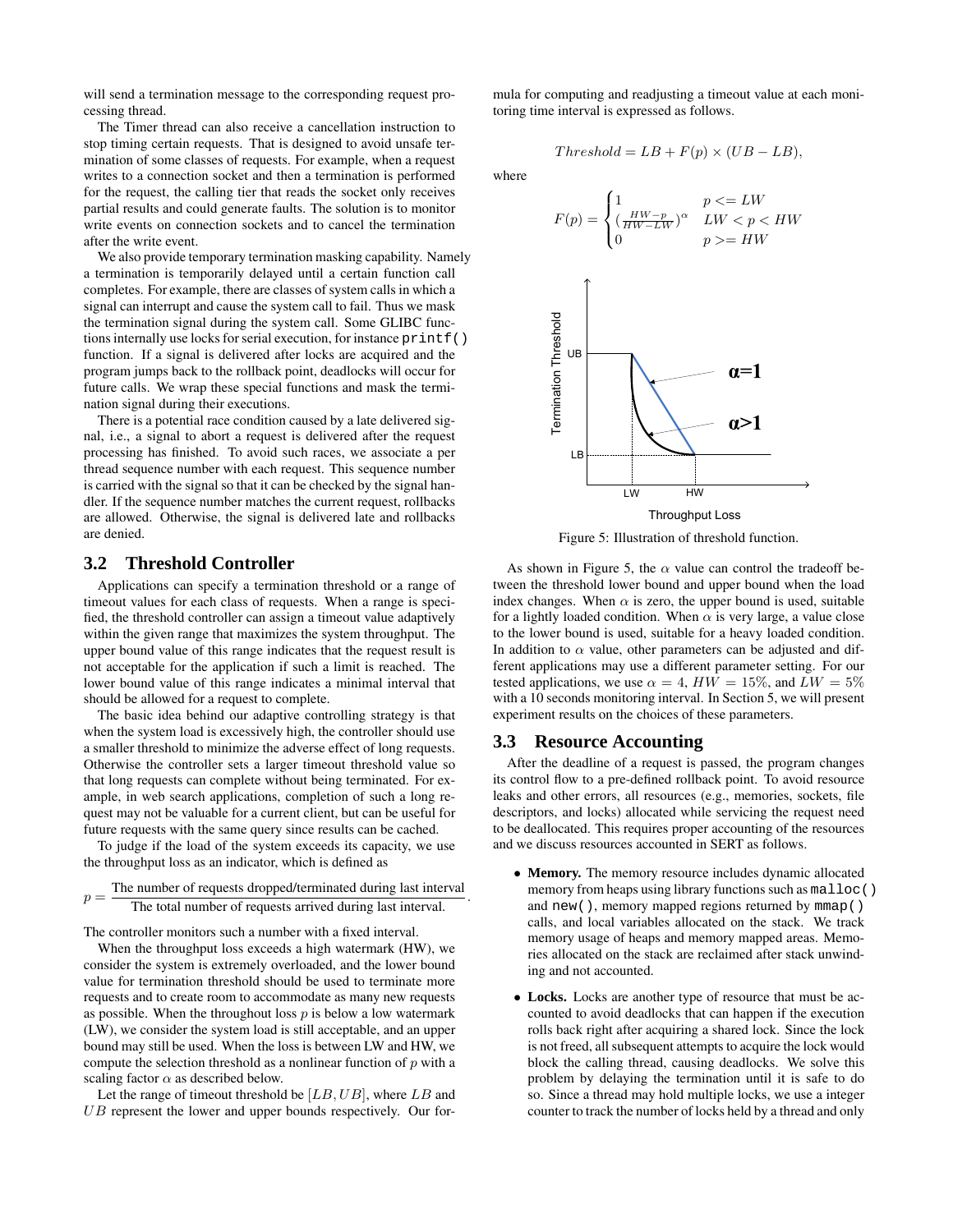allow the termination when the counter is zero. The counter is increased before a lock is acquired and is decreased after releasing the lock. If a signal is delivered inside the critical section, the signal handler simply marks a flag associated with the thread. After releasing the lock, this flag is checked to see if a termination is needed.

• **Sockets and file descriptors.** If not accounted, socket or file descriptor leaks can cause further allocation error, because each process has an upper limit for them. Proper accounting of these resources is required since our service applications should be able to run for months without interruptions.

The SERT library tracks all resources allocated by a thread for a request, thus the resources can be deallocated before the control flow returns to the rollback point.

For some applications that involve resource sharing among request processing threads, some minor change in applications can be made to take advantages of SERT. For example, if there is an application module that handles memory objects among requests, and this module guarantees the memory is allocated and deallocated properly independent of the success of request execution. Then we do not need to account for resources allocated in such a module and SERT can be used safely for such applications.

#### **3.4 SERT API**

We provide SERT library functions to be used for request execution control. If a middleware such as Neptune [31] controls the high level execution flow of a request, then the code change will happen in the middleware level as we will illustrate later in Figure 7. No code change is necessary in the application level. If an application directly writes the thread control code for executing a request, then this application needs to be modified slightly to insert the proper SERT control functions.

Figure 6 illustrates the API functions of the SERT library that need to be inserted to applications. SERT\_start() and SERT\_end() define the beginning and the end of a request processing respectively. A termination threshold value or range is made explicit to the SERT library with SERT set args() call, which specifies the deadline range and other control parameters of a request. Note that applications may want to set different criteria for different types of requests for differentiated quality control. SERT init timer() starts the timer thread and registers the signal type that is used for notifying timeout event. SERT register rollbackpoint() registers the return point for execution rollback.

 $/*$  start timer thread and set signal type  $*/$  $\frac{1}{2}$  **extern** int SERT init timer (int signum);

```
/∗ s t a r t & end o f a r e q u e st ∗/
extern void SERT_start ();
e x t e rn void SERT end ( ) ;
/* set timeout value and controller parameters
extern void SERT set args (struct sert arg *);
/∗ s e t t h e r o l l b a c k p o i n t ∗/
extern void SERT register rollbackpoint (void *);
```
Figure 6: API functions of the SERT library.

To allow targeted applications to run without code change, SERT intercepts GLIBC/Pthread functions to add needed control for resource accounting. The library defines a set of GLIBC functions related to memory management (e.g., malloc() and free()), Pthread functions (e.g., pthread mutex lock()), and file operations (e.g., open() and close()). When linked with applications, these functions will first perform internal logging of resource usage and then invoke corresponding GLIBC or Pthread routines.

### **4. IMPLEMENTATION**

We have implemented the SERT library and have linked it with the Neptune clustering middleware [31, 29], which has been used in Ask.com and internal servers supporting many different Internet and data mining applications running on giant-scale clusters. The dynamic memory management code is a modified version of TC-Malloc [12].

To implement the termination through execution rollback, we need to let control flow jump to a saved stack context (rollback point), we use C library setjmp(3) and longjmp(3) pair instead of C++ exceptions. Though the exception handling feature of the C++ language can simplify some of our work (deallocate resources by destruction of local objects), it is not suitable for us to define a special exception to achieve stack unwinding. This is because the programmer can specify a catch(...) block to capture all exceptions, thus preventing further stack unwindings. Because our use of jumps is inside a signal handler, the actual implementation uses sigsetjmp(3) and siglongjmp(3) variants to ensure that correct signal masks are saved and restored.

Figure 7 gives a pseudo-code example of using the SERT library. The Neptune middleware [31] is easily modified by adding about ten lines of code using the SERT API. Note that applications running on top of Neptune require no changes.

```
void worker ( )
    while (1) {

         jump buf env ;
         if (sigsetjmp(&env, 1) == 0) {
              SERT register rollbackpoint (&env);
         } e ls e {
              /∗ longjmp back , r e s o u r c e s has a lr e a d y
                 been d e a l l o c a t e d ∗/
              c ontinue ;
         }
         SERT_start():
         p r o c e s s _ r e q u e s t ( r e q u e s t);
         SERT end ();
         s e n d_r e s u l t (r e q u e s t);
    }
```
Figure 7: A pseudo-code example of using SERT.

### **5. EVALUATION**

{

}

In this section, we will compare the SERT approach with an admission control based load shedding method. This admission control method is called AC in this section which uses the queue length of incoming requests to shed the load. Note that SERT uses both selective request termination and AC method. We will also assess the effectiveness of adaptive termination threshold selection. Our experiments show that SERT has negligible performance impact on applications and are not reported here.

We will use the following two types of traces:

• **Size distribution shift.** In this type of trace, the total number of queries arrived per second remains constant. The distribution of long queries changes during some period. This trace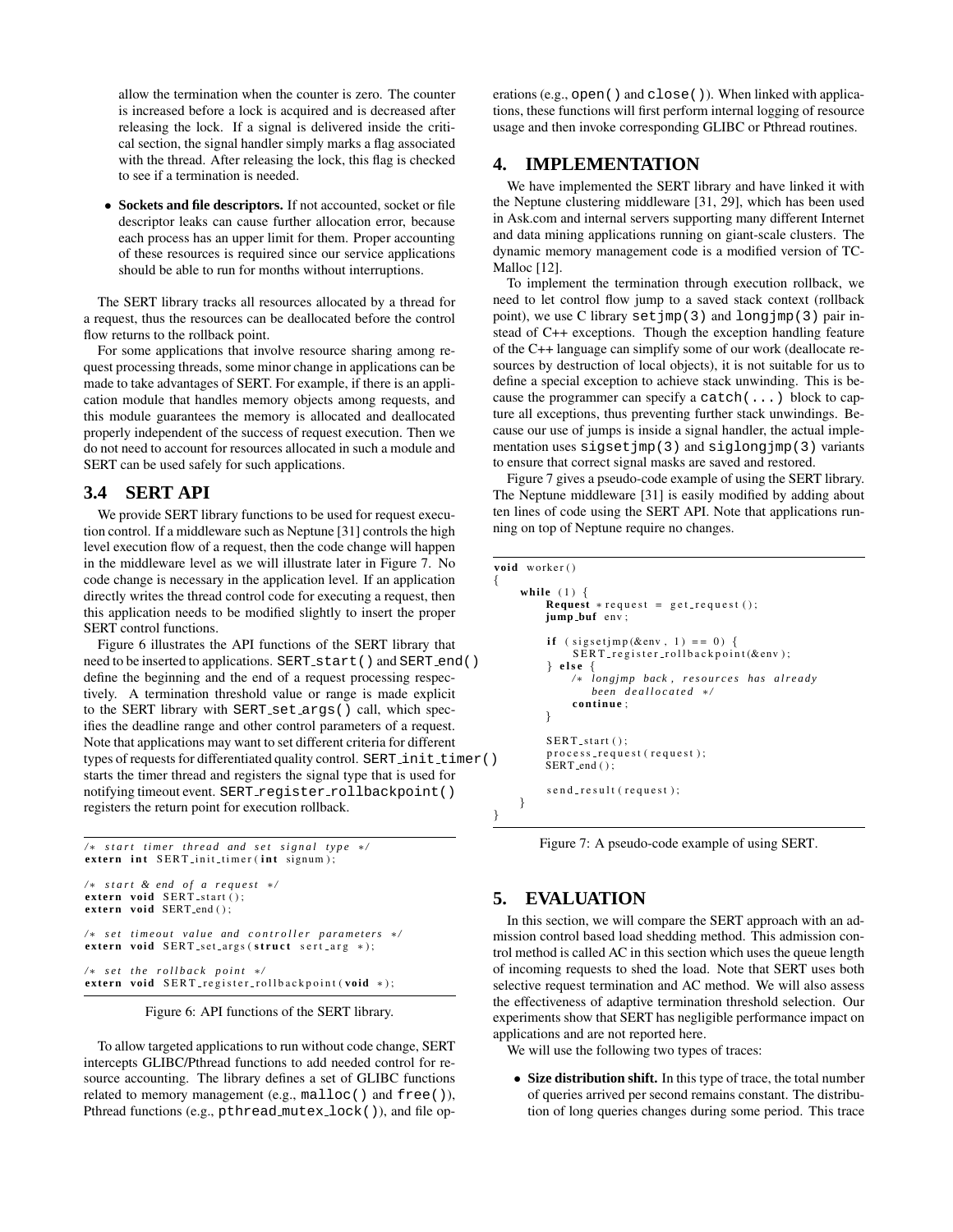evaluates the algorithm's capability in dealing with the shifting of query size patterns.

• **Traffic peaks**. In this type of trace, the total number of queriesincreases gradually while the distribution of long queries remains the same. This trace evaluates the algorithm's capability in dealing with traffic with different load conditions.

The performance metrics we use are response time and throughput. In measuring the sustained throughput compared to the arrival rate, we use the loss percentage which is defined as

$$
LossPercent = \frac{TotalRequests - SuccessfulRequests}{TotalRequests} \times 100.
$$

A loss percentage of zero means that all arrived requests are handled successfully. In terms of response time, we measure the average response time for successfully executed requests within the latest deadline required.

### **5.1 Settings and Applications**

Experiments were conducted on a cluster of nine dual Pentium III 1.4 GHz machines connected with fast Ethernet. Each machine has 4GB memory and two 36GB, 10,000 RPM Seagate ST336607LC SCSI disks.

The applications used for the evaluation are two services from Ask.com [2] with different size distribution characteristics: a database *index matching* service and a page *ranking* service. The index matching service that finds all web pages containing certain keywords is heavy-tailed. The ranking service, that ranks web documents based on relevancy of such documents for a given query, is exponential. Our experiment in Section 5.2 shows that SERT is especially effective for heavy-tailed workload.



Figure 8: LLCD plot and CLT test for the index matching service response time data.

Figure 8 gives the *log-log complementary distribution* (LLCD) plot of response time data for the index matching service, which is the complementary cumulative distribution  $\bar{F}(x) = 1 - F(x) =$  $P[X > x]$  on log-log axes. Plotted in this way, an estimate for the heavy-tailed distribution is obtained as the slope of the linear fitting. To verify that the dataset exhibits the infinite variance of the heavy tails, the Central Limit Theorem (CLT) test is also performed: the m-aggregated dataset from the original dataset is also drawn in the LLCD plot. As we can see from Figure 8, increasing the aggregation level doesn't cause the slope to decline, reflecting the distribution has infinite variance property of heavy tail. We also employed *Hill* estimator to estimate tail weight in the data. The result shows an apparent straight line behavior for large  $x$ -values consistent with the hyperbolic tail assumption. In our experiments, the index database size is 2.1 GB and can be completed cached in memory. All experiments on the index matching service were conducted after a warm-up process that ensures service data is completely in memory.

For the ranking service, trace data exhibits the exponential processing time distribution. The mean and standard deviations of the trace are close and the distribution is right-skewed (the median is less than the mean). Though the data does not fully satisfy the statistical patterns of exponential distributions, we can consider request time distribution of this service is close to exponential.

Table 1 shows the average, 90-percentile, and maximum response time of these two services.

| Application    | Ave. $(ms)$ | $90\%$ (ms) | Max (ms) |
|----------------|-------------|-------------|----------|
| Index Matching | 23.6        | 46          | 2.732    |
| Ranking        | 93          | 212         | 14.035   |

Table 1: Characteristics of response time in index matching and ranking services.

Table 2 lists the parameter values used in the threshold controller of SERT for these two services.

| Param.   | <b>Description</b>            | Rank            | Index           |
|----------|-------------------------------|-----------------|-----------------|
| interval | Controller monitoring period  | 10 <sub>s</sub> | 10 <sub>s</sub> |
| LB       | Lower bound for timeout value | $0.5$ s         | 1.5 s           |
| $U$ $B$  | Upper bound for timeout value | 15 <sub>s</sub> | 8 s             |
| $\alpha$ | Scaling factor                |                 |                 |
| HW       | High watermark for loss       | 15%             | 15%             |
| LW       | Low watermark for loss        | 5%              | 5%              |

Table 2: Parameters used in the threshold controller for ranking and index matching services.

For all applications, we use real traffic traces collected at Ask.com. To determine the capacity of an application server, we increase the request arrival rate until there are five percent throughput losses when the standard Neptune server with admission control is used. This probed request rate is then used as the full service capacity. During overloaded periods, all services take advantage of the admission control mechanism of the Neptune [31] middleware which uses request queue length to shed load.

### **5.2 Performance during Size Distribution Shift**

In this experiment, we replayed a traffic trace from Ask.com which has an average arrival rate of 50 requests per second. There is a size distribution shift in this trace such that the distribution of heavy requests increases at a certain period. While the traffic pattern is normally heavy-tailed with less than 0.5% of heavy requests (those require more than 500 ms processing time), this trace contains about 10% of heavy requests during the shift period from time 30 to 155.

The throughput and response time results of the index matching service are illustrated in Figure 9 for responding to this trace. There is a significant throughput drop using the AC method during the distribution shift. The SERT's throughput is 209.1% higher than AC, because heavy requests were selectively dropped and more short requests were completed.

The bottom graph in Figure 9 illustrates response time changes during the experiment. SERT performs significantly better than AC. The average response time is 0.640 second for the SERT. Compared to the 1.413 second for AC, this is a 54.7% reduction.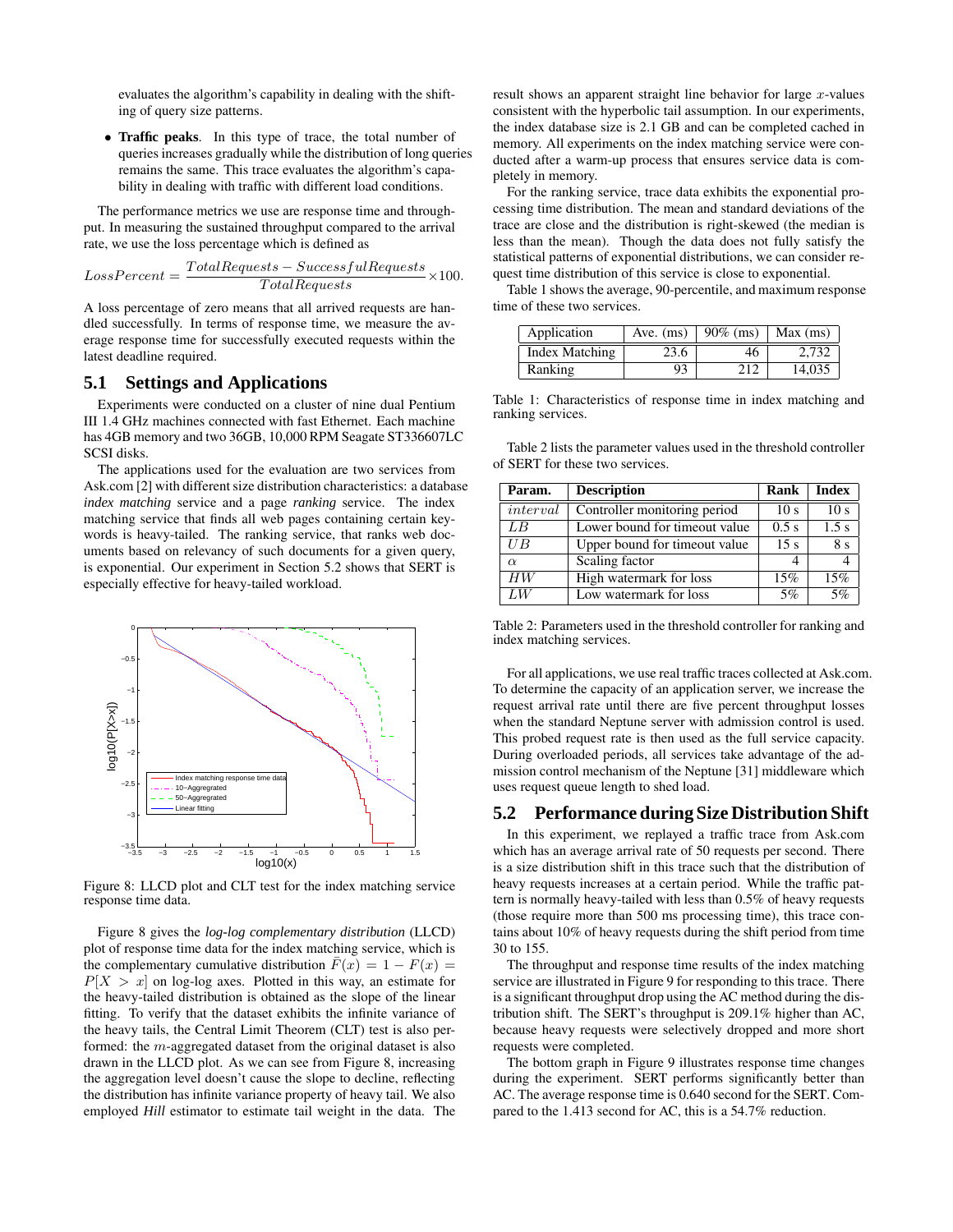

Figure 9: Average response time and throughput of index matching service during size distribution shift.



Figure 10: Cumulative distribution of index matching response time during size distribution shift.

Figure 10 gives the cumulative distribution of response time for this experiment. Value  $(x,y)$  means that the probability of computing within response time x is y. SERT has better response times in all cases. For example, the percentage of requests completed within one second is 81.7% for SERT and 45.3% for AC.

### **5.3 Performance during Traffic Peaks**

### *5.3.1 A comparison of SERT and AC in ranking service*

This experiment examines and compares the performance of SERT and AC when the traffic load gradually increases. Figure 11 illustrates our evaluation results of throughput loss percentage for the ranking service in both underloaded and overloaded scenarios. Both schemes perform mostly similar to each other in underloaded situations. During the overloaded cases, SERT performs better and reduces the loss percentage by 7.5% to 27.9% compared to the AC scheme.



Figure 11: Throughput loss in ranking service with AC and with SERT under different load conditions.

Figure 12 illustrates the response time for the ranking service. Again, both approaches have comparable results in underloaded scenarios. Compared to AC, the overloaded response time of SERT is from 38.0% to 75.4% lower. In SERT, the response time drops to a certain degree from 120% to 140% load. This is because the threshold controller gradually reduces the termination threshold, which leads to more dropping of heavy requests.

In summary, both approaches have comparable performance in underloaded situations, while SERT outperforms AC during traffic peaks. The main reason is that SERT drops heavy requests and allows the system to serve more short requests, augmenting both throughput and response time.

#### *5.3.2 A comparison of SERT and AC in index matching service*

Figure 13 gives the results of throughput loss of the index matching service in both underloaded and overloaded situations. Both schemes have very little throughput loss when the system is underloaded and has sufficient resources. During the overloaded cases, the loss percentage of SERT is 2.7% to 13.8% lower than AC.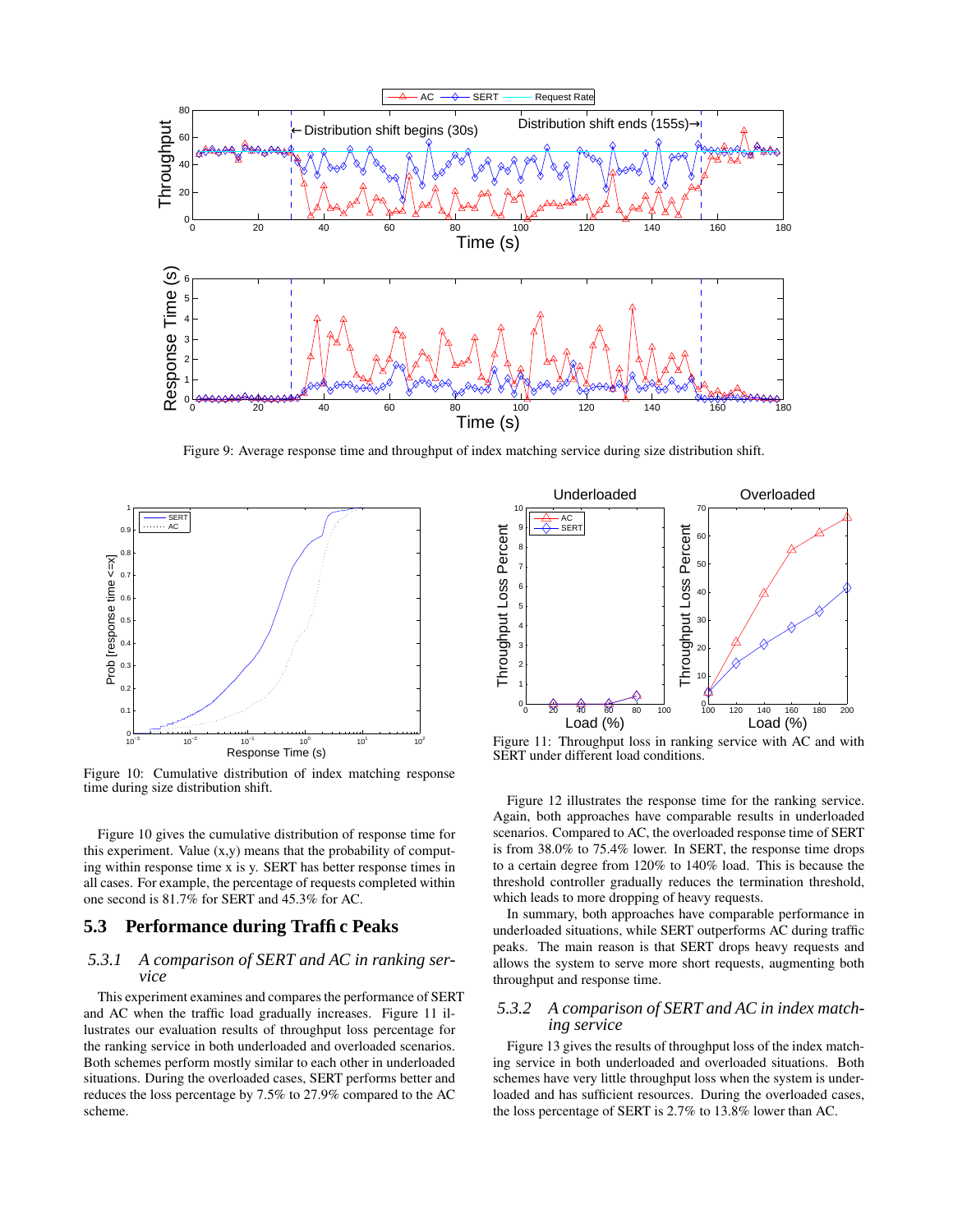

Figure 12: Response time of ranking service with AC and with SERT.



Figure 13: Throughput loss in index matching service with AC and with SERT under different load conditions.

Figure 14 shows response time for the index matching service. For underloaded cases, two schemes have comparable performance. For overloaded cases, AC has much higher response time than SERT because heavy requests adversely affect short requests in AC.

### **5.4 An Evaluation of Threshold Controller**

### *5.4.1 Effectiveness of adaptive threshold selection*

We evaluate the effectiveness of adaptive termination threshold selection by comparing with a fixed threshold policy. Figure 15 illustrates a comparison of the adaptive selection policy with three fixed threshold polices in terms of throughput and response time in the ranking service. The fixed termination thresholds used are: 0.5 seconds, 3 seconds, and 15 seconds. From the figure, we can see that a fixed policy with a higher threshold value performs better when the load is 100% loaded or less. For example, when system is 100% loaded, the 0.5 second threshold has 11.2% throughput loss, while the 15 second policy and the adaptive selection have 4% loss. When system load increases beyond 140%, a lower threshold has better throughput by rejecting heavy requests as earlier as possible.

The threshold controller adapts to load conditions and performs favorably under different load conditions. For 120% load or less, the controller uses a high threshold and performs better than the fixed 0.5 second threshold in terms of throughput. The average response time with 0.5 second threshold is lower, because it rejects too many requests. As the load becomes excessively high, the controller uses a lower termination threshold with a competitive perfor-



Figure 14: Response time for index matching with AC and with SERT.



Figure 15: A comparison of ranking service using fixed termination thresholds (0.5s, 3s, 15s) with adaptive threshold selection.

mance as using fixed 0.5 second threshold, and outperforms other fixed policies.

Figure 16 shows a similar comparison for the index matching service. For fixed thresholds, using the 1.5s value always performs better and the adaptive selection has a comparable performance.

#### *5.4.2 Impact of varying control parameters*

We vary the value of throughput loss watermarks for the threshold formula described in Section 3.2. Since low watermark is effective when the load has not reached or is near the system capacity, the evaluation is focused on the throughput loss in such situations. For high watermark, evaluation is focused on overloaded scenarios. Figure 17 and Figure 18 illustrate the comparison results for the ranking and index matching services respectively when using 1%, 3%, 5%, and 7% for low watermarks, and 10%, 15%, 20%, and 25% for high watermarks. For both services, there is actually no significant performance difference for using these tested watermark values. Thus we choose 5% for low watermark and 15% for high watermark for both services.

For  $\alpha$  value, the experiment results in the previous subsection actually reflect the cases of  $\alpha = 0$ ,  $\alpha = 4$ , and  $\alpha = \infty$  while  $\alpha = 4$  has a significant advantage. We have done experiments to vary  $\alpha$  from 4 to 8 and did not find significant performance difference. When  $\alpha$  drops from 4 to 1,  $\alpha$  value 4 outperforms  $\alpha$  value 1 significantly. Due to paper length limit, we do not include the experimental details on these results.

For the monitoring interval, we find that the 10 seconds interval gives a better performance than a small interval such as 2 seconds, especially for the ranking service. This is because traffic is bursty,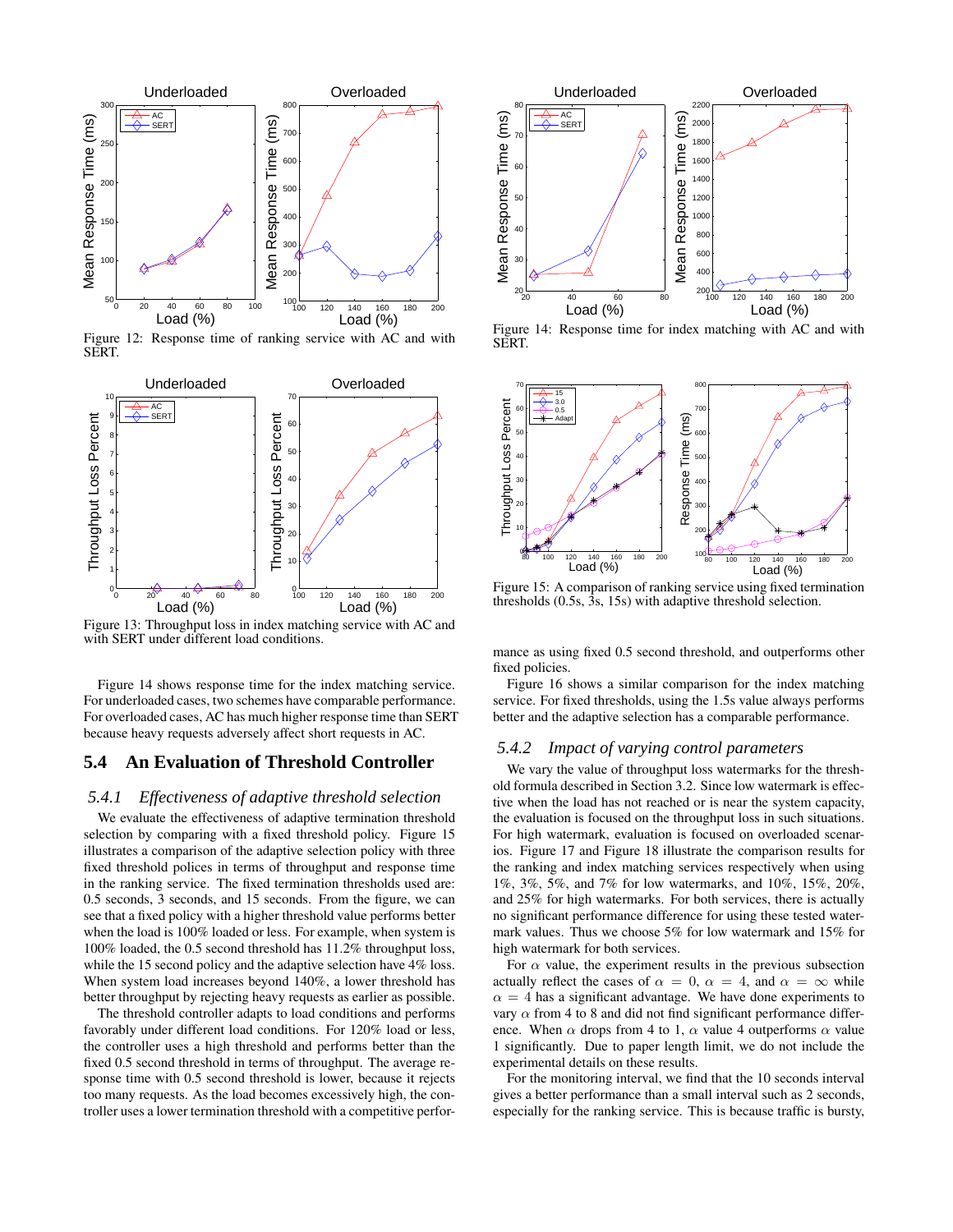

Figure 16: A comparison of index matching service using fixed termination thresholds (1.5s, 3s, 15s) with adaptive threshold selection.



Figure 17: Varying throughput loss watermarks in ranking service.

and a small interval can yield an unstable prediction of traffic behavior. When increasing the interval from 10 seconds, there is no significant gain.

### **6. RELATED WORK**

Admission control is an effective way to protect Internet services from being overloaded. Some of the work focuses on reducing the amount of work [6, 9, 16, 36], and others differentiate classes of requests so that response time of preferred clients do not suffer much during load peaks [29, 34, 39]. While admission control rejects a request before entering the system, our approach is complementary and allows the request to enter the system and to be rejected later based on its resource usage.



Figure 18: Varying throughput loss watermarks in index matching.

Our work is also motivated by the previous work on size-based scheduling for accessing static web content [8, 15, 28]. These studies prioritize short requests so that they are serviced first, while our approach actively detects and drops long requests. Based on the finding that different servlets of TPC-W benchmark have relatively consistent execution time, Elnikety *et al.* [9] schedule requests for known servlet types where each type represents a different resource need. This optimization is performed based on the static application knowledge.

Previous studies on Internet service infrastructure have addressed load balancing issues [11, 13, 14, 26, 30, 31, 37, 38]. Our work in this paper complements these studies by focusing on load shedding to improve quality of service.

Database concurrency control has employed the abort technique [17, 20, 32]. Particularly in real-time databases, the execution of higher priority transactions may cause lower priority transactions to be aborted. These studies have focused on the restoration of data dependence and studied REDO and UNDO logs for recovery of database transactions. In SERT, while the procedure for a general Internet request can be arbitrary and more complicated than ones using a database transaction language, we focus on a simplified dependence scenario where requests are independent, e.g., read-only and stateless requests. Recently, McWherter *et al.* [22] show that selectively aborting certain lower priority transactions can significantly improve the response time of higher priority transactions for TPC-C type workloads, where database locking dominates the response time. They have proposed lock-related abort techniques.

Recoverable virtual memory [27] and Rio Vista [21] are userlevel recoverable memory libraries designed for database transactions. Both approaches require application modifications to access memory regions for safe transaction control. Our approach intercepts applications' memory allocation calls so that user code does not need to be changed for classes of applications we are targeting.

Process checkpointing and rollback [19, 33, 25] has been explored for fault tolerance, deterministic program replay and debugging. Instead of checkpointing, SERT logs resource usage after the execution of a request begins and rollbacks a program state by deallocating these resources. Additionally, such a rollback is performed on threads, not processes, so that other threads can continue serving new requests without interruptions.

### **7. CONCLUDING REMARKS**

The main contribution of this work is the design and implementation of an early termination mechanism for busy dynamic Internet services that use the multi-threaded programming model. Our design dynamically selects termination threshold, adaptive to load condition and performs early termination safely. Our experiments with two applications from Ask.com indicate the proposed techniques can effectively reduce response time and improve throughput in overloaded situations. It should be noted that for different classes of requests, an application may deploy different termination ranges and control parameters and our API design can support such differentiation.

Techniques proposed in this paper have been applied in each single tier within a multi-tier application. Each node makes an independent decision in dealing with concurrent requests from clients of a website or from other service modules within a large cluster for other tiers. One future work is to study the impact of cooperative request-aware early termination among different nodes and tiers. Currently the threshold controller uses a number of parameters that are determined through offline profiling. A further improvement is to use online monitoring as feedbacks for adjusting these parameters.